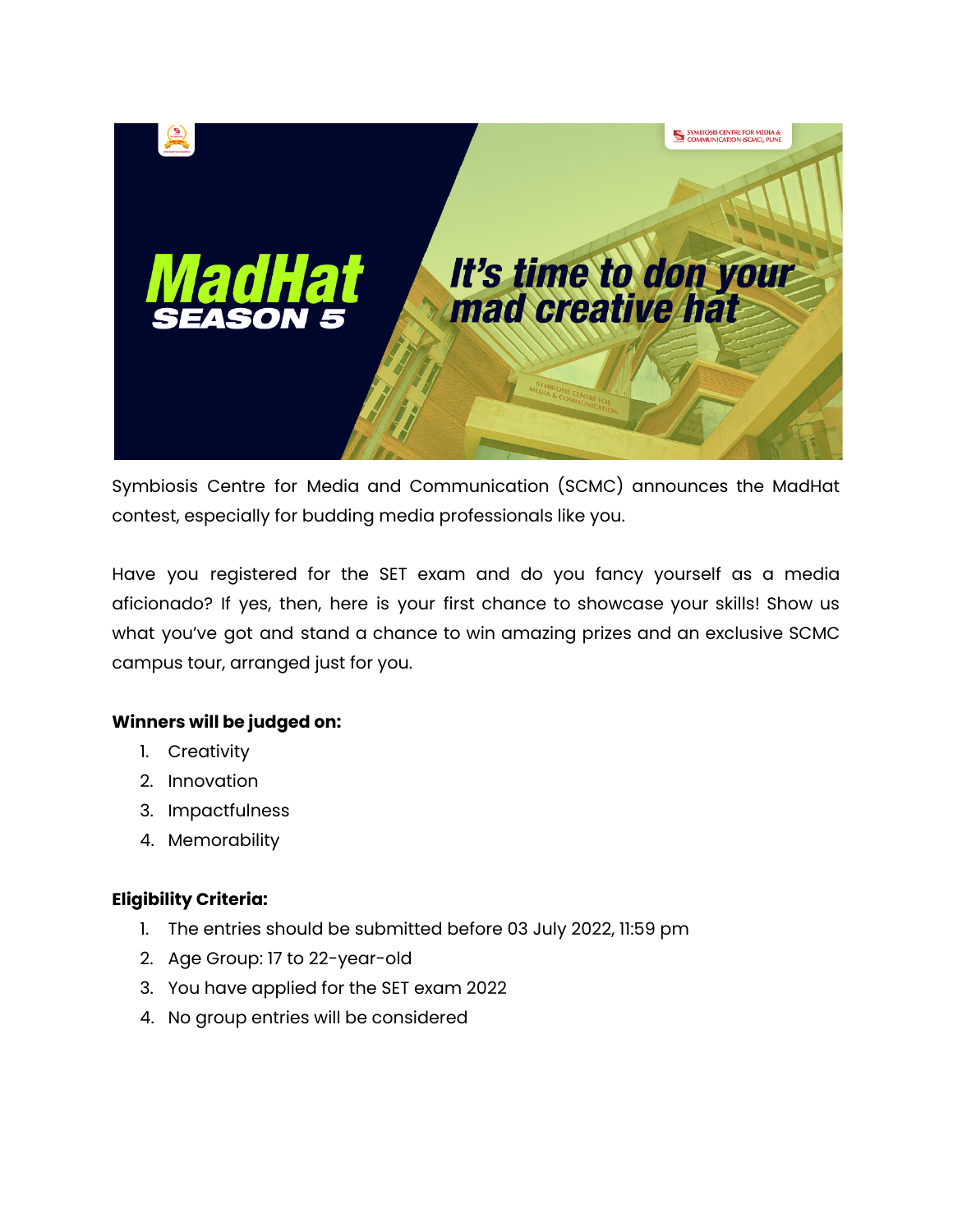You can **pick any one activity** from below to submit your entry!

# **Activity 1 Alternate Cast for Guru Dutt Classics**

Guru Dutt classics are getting readapted for OTT platforms. Which classic would you like to remake and who would you like to cast? Share the justification for movie and casting choices using a four-slide presentation.

# **SUBMIT**

--------------------------------------------

**Activity 2 Alternate Titles for Literary Classics**

You get a chance to rename some of the greatest literary classics of all time. Share alternate titles for two of your favourite literary works, and justify your answers using a four-slide presentation.



What if brands could use movie names as their taglines? Assign two movie names to two brands and justify your reasoning using a four-slide presentation.



--------------------------------------------

**So, are you up for the challenge?**

Entries close on **03 July 2022**